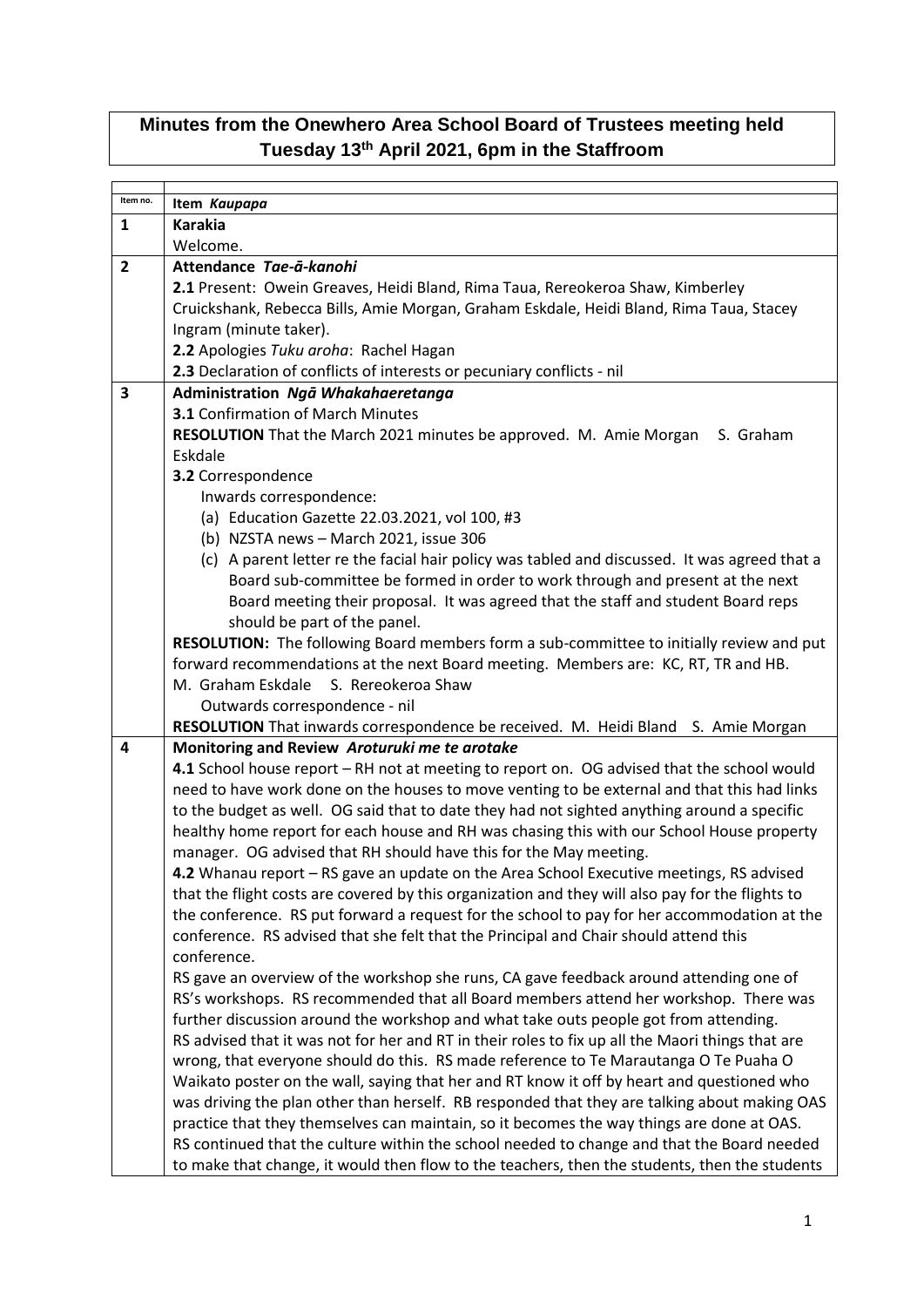go home and teach their parents. Clarification was sought on how would the Board know they are successful meeting those needs as a Board, what would the measure be. RS advised that it would be learning Te Reo.

RS stated that whenever there is an event at school she gets a call around what the school might need in terms of kaumatua – RS advised that the school should know and have a direct link kaumatua.

RS spoke of work she was doing around appraising 2 Maori teachers, that they were in total immersion and she was assessing them in Reo. There was a discussion around Te Reo and how English is compulsory with RS asking if there was the same option for Te Reo (to make compulsory). RB clarifies that Te Reo is compulsory in years 7 to 9. OG added further clarification that it is when Te Reo is no longer compulsory where our students opt out from taking it from – this was from year 10 when it became an option. RS questioned if the low uptake past year 9 was due to a clash of subjects. RB responded that being a school with 200 odd students in the senior school that there will always be some subject clashes, and that this will be part of her investigation around why the low uptake for Te Reo from year 10 up. RB spoke of the Taku Reo student survey that has been sent out, the survey would determine if the Te Marautanga O Te Puaha O Waikato plan had filtered down through the students. RB advised that in her 9 years at OAS she has seen massive positive change and gave an example of this. RB advised that we are not there yet but the school has made steps in all of the areas listed in the Honouring Te Tiriti o Waitangi document. RB referred to the student survey again saying that if the students have noticed a difference in the way we do things then they have done their job, RB highlighted that the survey will also highlight any gaps. TR added that the strategies are there along with clear targets. AM commented that it seemed like RS was saying that the Board was not making enough steps and asked RS what else could help. RS responded that there is some stuff that can be done in addition to what is already being done. OG advised that the school is making headway and made reference to the annual plan and the great stuff being worked on in there. There was a discussion around the input in to the plan and that it was 'our' (everyone's) plan. OG reiterates that we have clear deliverables to move forward, we are doing good stuff and that this needed to be celebrated. There was a discussion around this, with CA asking if the whanau report could include acknowledgement of the positive steps the Board are making. CA added that she would like to share something for the whanau report, speaking of the positive multicultural day held last Saturday in Puni where a kapa haka group made up of students from Onewhero, TeKohanga and Pukekawa performed together in a group. RS finished her report with a suggestion that everyone should attend her workshop. OG thanked RS for her report.

## **4.3** Financial reporting

 (a) March 2021 finance report. OG flagged that the school house budget will need adjusting to cover some works that need to be carried out that were not foreseen at the time the budget was completed. There was a discussion around priorities in terms of where funds could be spent / needed within school. RB advised that in preparation for the mid-year budget review and adjusting that she would be conducting an audit of what we have in classrooms / resourcing stocks. There was discussion around this. A question was raised around the annual plan actions and if there would be any extra finance that would need to be put to that in order to achieve the outcomes. RB also talked of the need to have a fundraising review and a clear strategy required for this moving forward. There was a discussion around the fence that had been proposed by MOE, RB gave an overview of where this project was at and that OAS had been flagged as a high priority. A query was raised around the turf budget line and clarification was given around the deposit having been paid.

**RESOLUTION** That the March 2021 report be accepted. M. Amie Morgan S. Rereokeroa Shaw

**4.4** Policies for Assurance by Principal: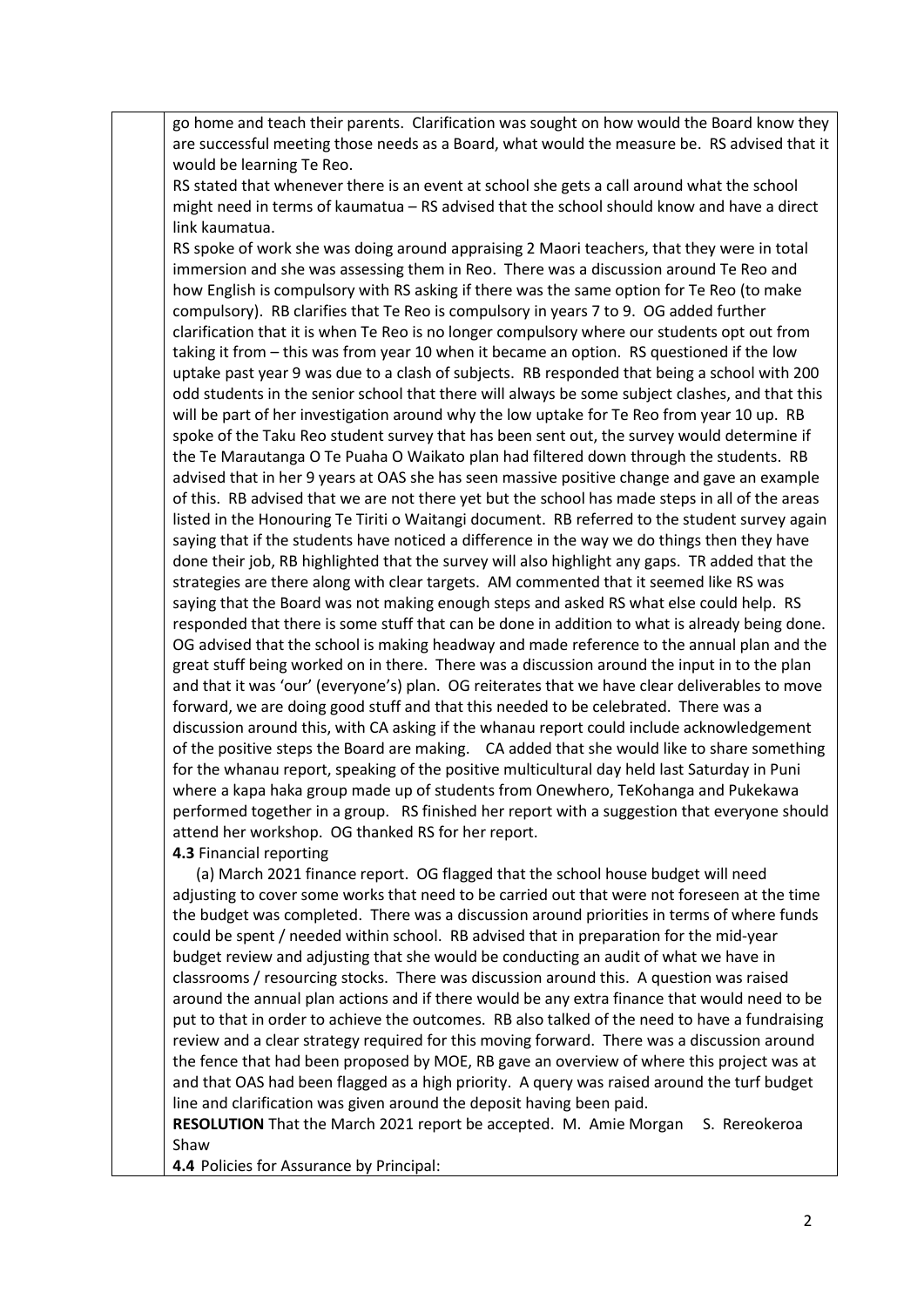- (a) Reporting and Recording Accidents, Medicines RB assured.
- (b) 10 Year Property Plan (10YPP) RB assured and advised that OAS would be starting our new cycle this year.

**4.5** Health & Safety Reporting. HB talked about the need to be showing continual improvement around H&S and the need to be proactive not reactive – this applied to staff and students and should be part of everyday school life. HB talked about what being proactive looked like. HB advised that there could be a bit more around the Wellbeing aspect. HB congratulated RB on her conduct around supporting staff and their wellbeing, stating that RB will handle this well in her Principal role as she genuinely cares and that H&S is not a tick box exercise. There was a discussion around increasing the % rating, RB added that she would be attending a H&S course which would increase knowledge.

- (a) Safe 365 Assessment.
- (b) Sick Bay & Injury Report

**RESOLUTION** That the Health & Safety reporting be received. M. Rebecca Bills S. Rima Taua.

*Note: 7:05pm HB left the meeting and returned at 7:50pm.*

- **4.6** Overnight & potentially hazardous activities / trip proposals:
	- (a) Duke of Ed silver trip, submitted by Alan Rowe. RB advised that this trip had been put forward for approval of the proposal of the trip. RB continued that Alan runs this for the school and gave a brief overview of this and that the trip would be in the first half of the year.

**RESOLUTION** That the above overnight trip proposal be approved. M. Heidi Bland S. Tess Ritchie

**4.7** Action list from March meeting tabled.

- **4.8** General:
	- (a) Recent Board PD carry over to May meeting.
	- (b) School Powhiri for Rebecca to be held Wednesday  $12<sup>th</sup>$  May. OG asked how the planning was evolving and how the students would be part of the actions. RB advised that JL was the school event organiser and was working on this. JL has involved KR to organize the powhiri side with kappa haka and students leading this. RB said it was her request that this be student led. RB added that DM does set up for the day. OG suggested everyone put in their diary so they can be there. RS says to let her know the plan and she will work with it. It was said that there would need to be a small budget for food.
	- (c) RB gave an overview about Street Racket and how it teaches skills of tennis and squash, talking about the benefits of being involved for years 1 and 2 students as well as teachers.

**RESOLUTION:** The Onewhero Area School Board of Trustees resolved that they support and agree for Street Racket to include Onewhero Area School in the group application they are submitting for the implementation of the Street Racket initiative into a group of primary schools and squash clubs. M. Rebecca Bills S. Graham Eskdale

## **5 Strategic decisions** *Whakatau rautaki*

Policy for review: Home Learning policy. There was a discussion around the policy and it was agreed to make the following amendments.

**MINUTE**: The Home Learning policy is to be amended with School Docs as soon as possible, as follows:

Change 'parents' reference to 'caregivers'.

Add in a line that reads 'Where home learning is for an extended period of time OAS staff implement the following \*\**insert link to home learning commitment here\*\*'* M. Heidi Bland S. Graham Eskdale.